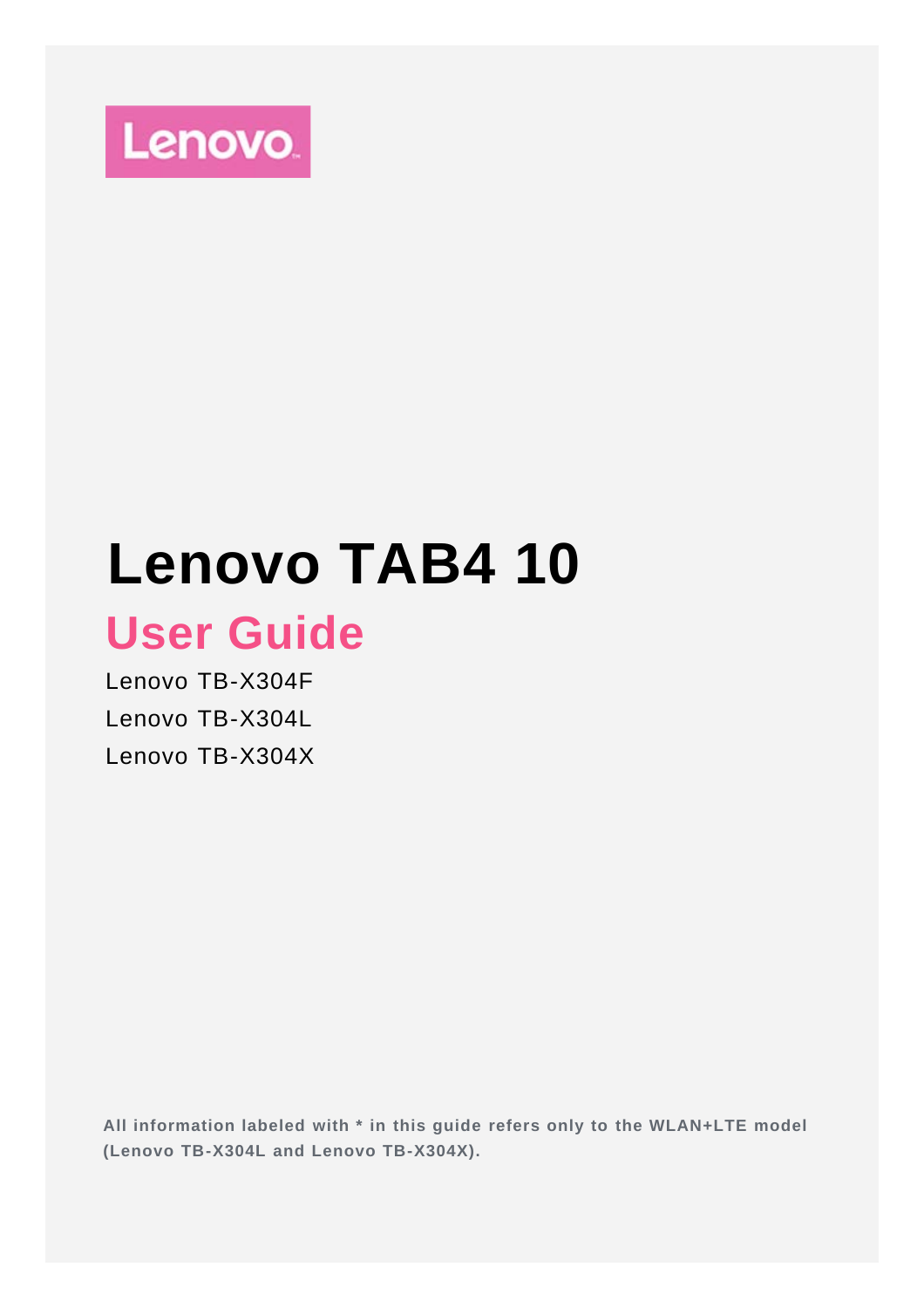

Before using this information and the product it supports, be sure to read the following:

- *Safety, Warranty & Quick Start Guide*
- *Regulatory Notice*
- "Important safety and handling information" in "Appendix".

The *Safety, Warranty & Quick Start Guide* and the *Regulatory Notice* are available on the website at http://support.lenovo.com.

*Note: All pictures and illustrations in this document are for your reference only and may differ from the final product.*

## Lenovo Help

Looking for help? The Lenovo Help app can offer you support for getting direct access to Lenovo's web assistance and forums\*, frequent Q&A\*, system upgrades\*, hardware function tests, warranty status checks\*, service requests\*\*, and repair status\*\*.

*Note:*

- *\* requires data network access.*
- *\*\* is not available in all countries.*

You have two ways to get this app:

Search for and download the app from Google Play.



Scan the following QR code with a Lenovo Android device.



## Technical specifications

| <b>Model</b>       | Lenovo TB-X304F             | Lenovo TB-X304L           | Lenovo TB-X304X           |  |
|--------------------|-----------------------------|---------------------------|---------------------------|--|
| <b>CPU</b>         | Qualcomm®                   | Qualcomm®                 | Qualcomm®                 |  |
|                    | Snapdragon <sup>™</sup> 425 | Snapdragon™ 425           | Snapdragon™ 425           |  |
| Battery            | ll7000mAh                   | 7000mAh                   | 7000mAh                   |  |
|                    |                             | Bluetooth 4.0; WLAN       | Bluetooth 4.0; WLAN       |  |
| <b>Wireless</b>    | Bluetooth 4.0; WLAN         | $ 2.4G \ 802.11 \ b/g/n;$ | $ 2.4G \ 802.11 \ b/g/n;$ |  |
| $\ $ communication | $ 2.4G \, 802.11 \, b/g/n;$ | GPS+GLONASS;              | GPS+GLONASS;              |  |
|                    | GPS+GLONASS;                | <b>TDD LTE/FDD</b>        | <b>TDD LTE/FDD</b>        |  |
|                    |                             | LTE/UMTS/GSM              | LTE/UMTS/GSM              |  |

*Note: Lenovo TB-X304L and Lenovo TB-X304X support LTE Bands 1, 2, 3, 4, 5, 7, 8, 20, 38, 40, but in some countries LTE is not supported. To know if your device works with*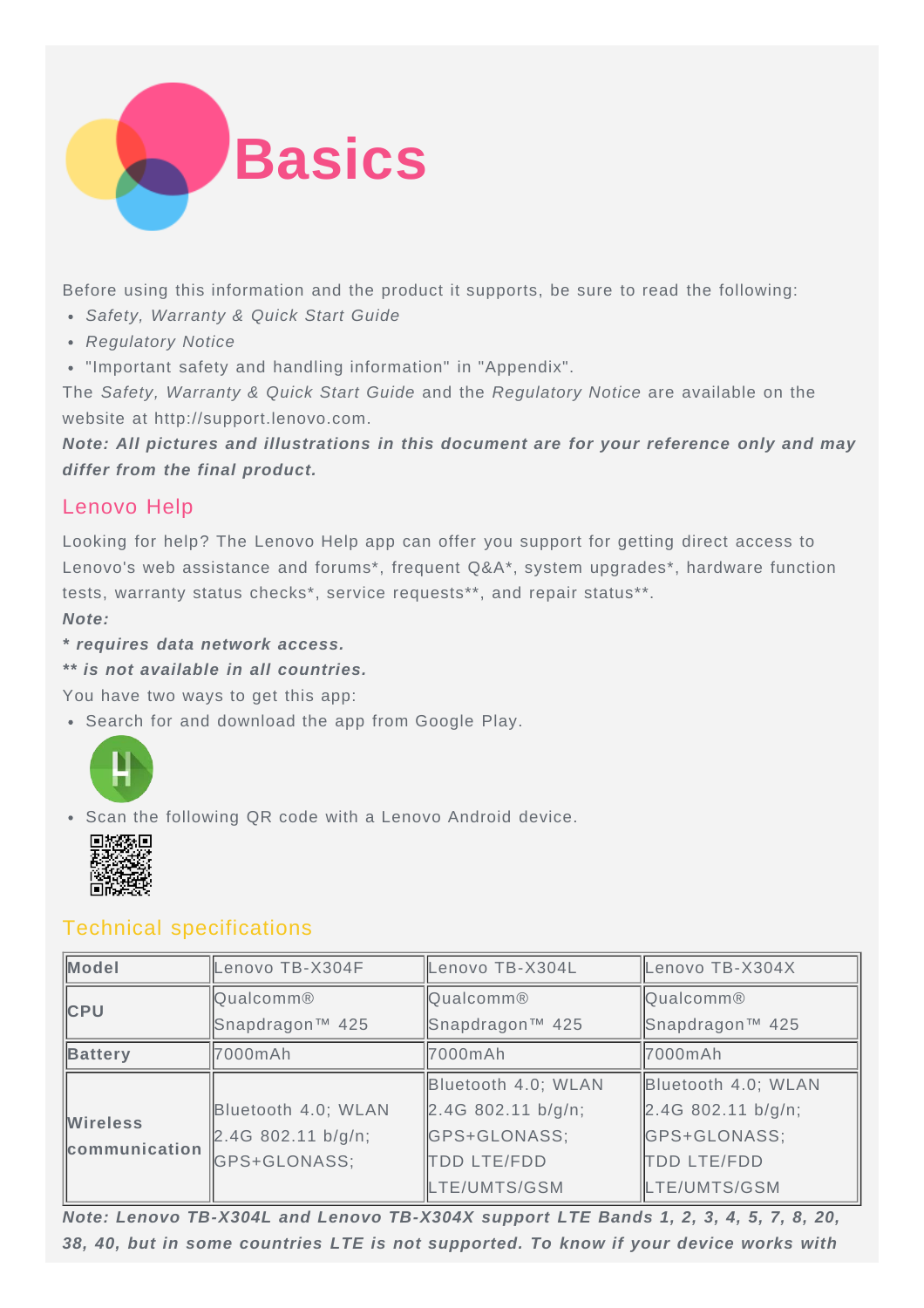*LTE networks in your country, contact your carrier.*

#### Home screen

The home screen is the starting point for using your device. For your convenience, the home screen is already set up with some useful apps and widgets.



*Note: Your device's features and the home screen may be different depending on your location, language, carrier, and device model.*

You can customize your home screen at any time.

**Home screen**

On the first home screen, there is a **Google** Search bar and some useful apps.

**Preview screen**

Press and hold anywhere on the home screen except for the icons. At the bottom of the screen are **WALLPAPERS** and **WIDGETS**.

**Add a widget to a home screen**

Tap  $\Box$  at the bottom of the preview screen, press and hold the widget you want to add, then drag it to where you want to place it and release.

**Change the wallpapers**

Press and hold anywhere on the home screen except the icons, select **WALLPAPERS** at the bottom of the screen, and then choose your preferred wallpaper.

Go to  $\left(\cdots\right)$  > **Settings** > **Display** > **Wallpaper** and choose your preferred wallpaper.

**Move an app to another screen**

Press and hold an app that you want to move, drag it to where you want to place it, then release.

- **Uninstall an app**
	- 1. Tap  $\bigoplus$ , press and hold the app that you want to uninstall.
	- 2. Drag to , and then release and tap **OK**.

*Note: Some system apps cannot be uninstalled.* 

## Screen buttons

There are three buttons at the bottom of the screen.

- $\cdot$  **Back button**: Tap  $\triangleleft$  to return to the previous page.
- Home button: Tap  $\bigcirc$  to return to the default home screen.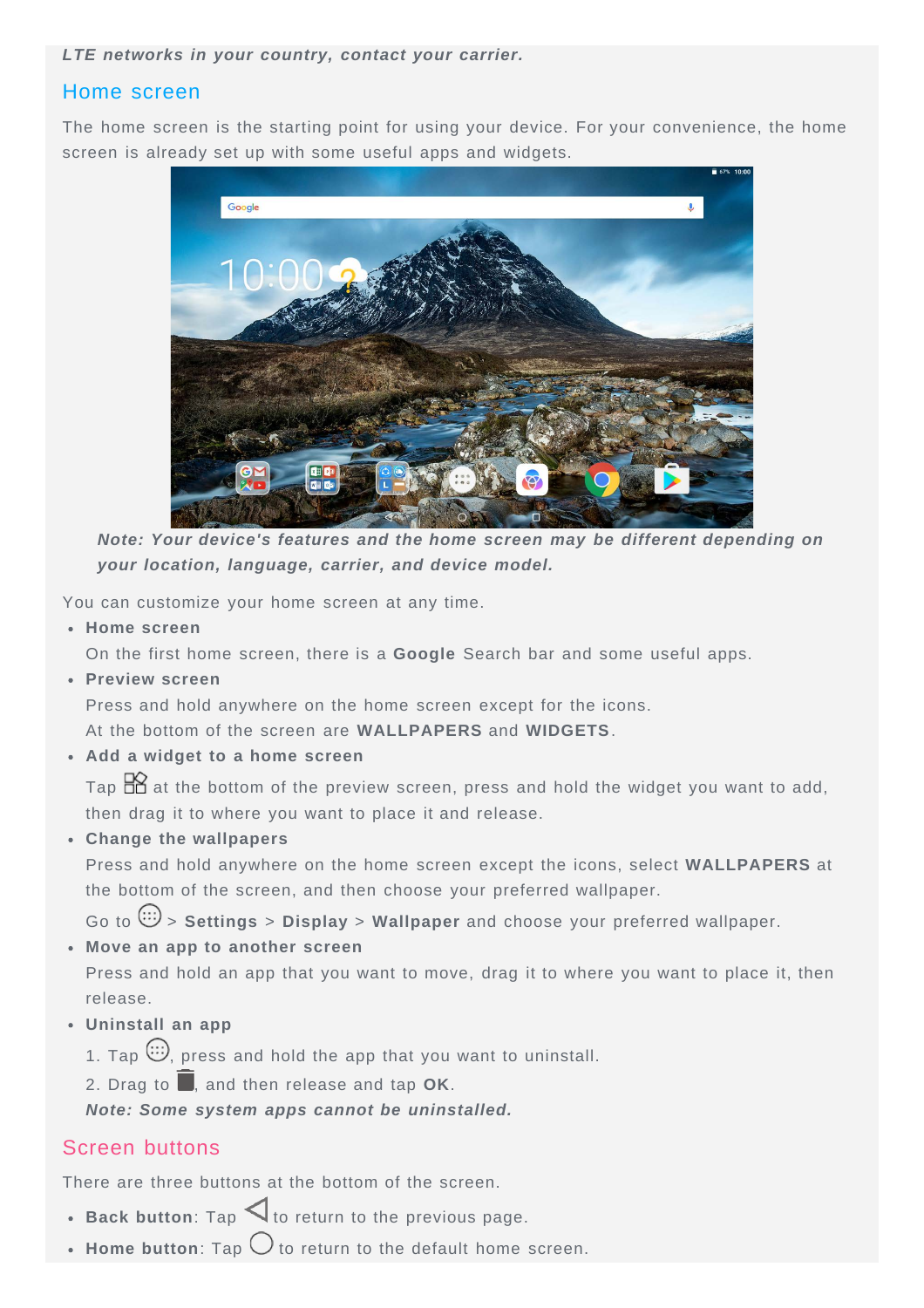- **Recent button**: Tap  $\Box$  to view recent apps. Then you can do the following:
	- Tap an app to open it.
	- Swipe an app window right or left to close it.
	- Tap  $\mathbf{\hat{a}}$  to lock the app or tap  $\mathbf{\hat{b}}$  to unlock it.
	- Tap  $\times$  to stop running the app.
	- Tap  $\textcircled{3}$  to stop running all the apps.

## Notifications and Quick Settings

The Notifications panel informs you of new messages, USB connection, and activities in progress such as file downloading. The Quick Settings panel allows you to access frequentlyused settings such as the WLAN switch.



You can do any of the following:

- To see notifications, swipe down from the top of the screen.
- To close the Notifications panel, swipe up from the bottom of the screen.
- To dismiss a notification, swipe left or right across the notification.
- To dismiss all notifications, tap **CLEAR ALL** at the bottom of the Notifications panel.
- To open the Quick Settings panel, swipe down from the top of the screen twice.
- To close the Quick Settings panel, swipe up from the bottom of the screen.

#### Force shutdown/reboot

Press and hold the power button for about 8 seconds until the device turns off, press and hold the power button for about 10 seconds to reboot.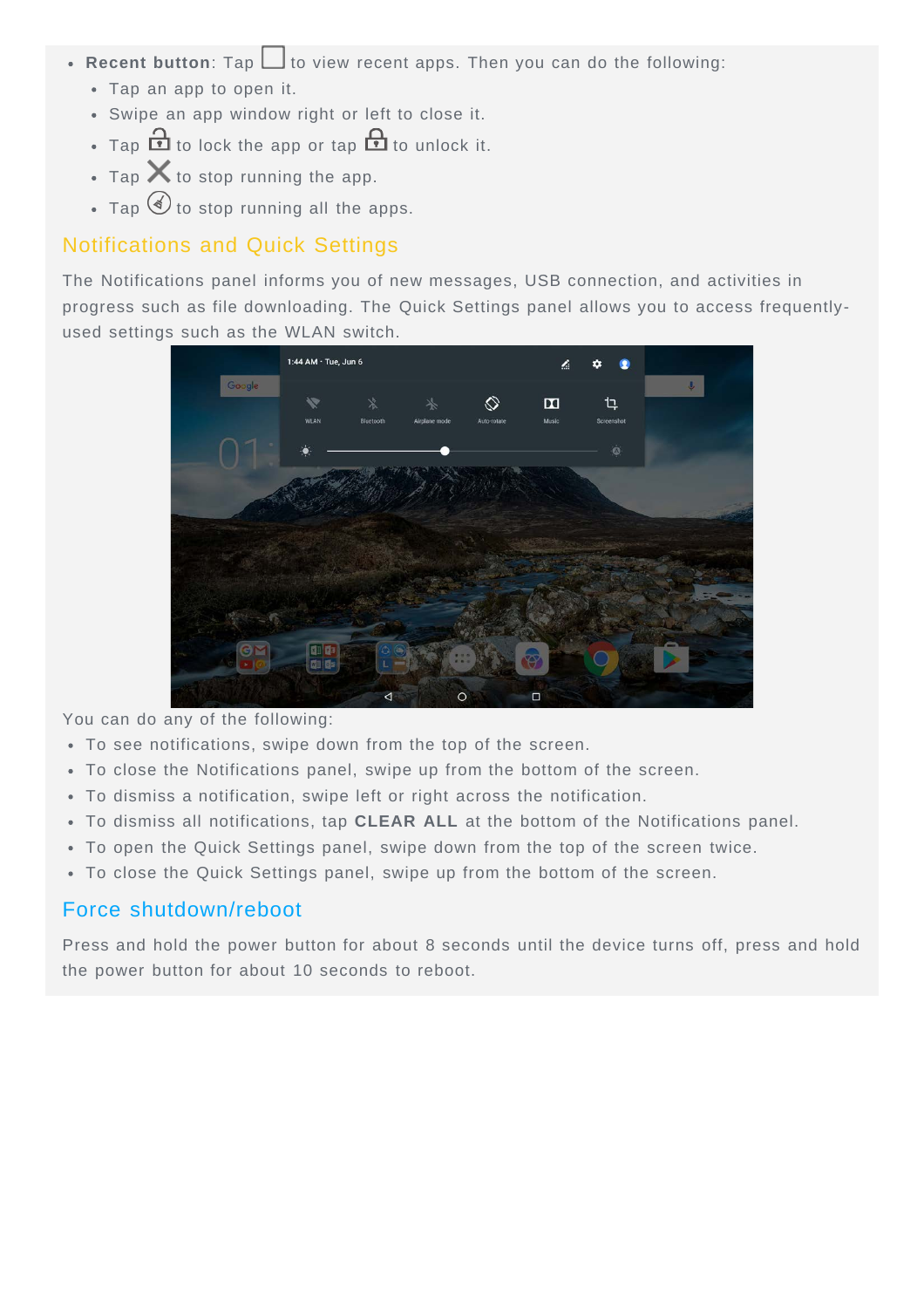

## Using Productivity Interface

- $\cdot$  To switch to the Productivity Interface, tap  $\circledast$  > **Productivity Interface.**
- Go to  $\bigoplus$  > **Settings** > **Productivity Interface** to turn it on.



## Navigation bar

Recent app icons are displayed in the navigation bar, you can do any of the following:

- To open an app, tap its icon.
- When the app icons can not be completely displayed in the app list,  $\cdots$  will appear at the side of the navigation bar. To see the hidden icons, slide left or right.
- To adjust the order of the icons in the navigation bar, press and hold an app icon until it enlarges slightly, drag it to where you want to place it then release.
- To close an app, press and hold an app until its icon enlarges slightly, drag it upwards then release.

#### Using split screen mode

#### **Method 1**

1. Open an app then tap  $\Box$ 

2. Press and hold the first app, drag it to the left or right side until "**Drag here to use split screen**" appears, then release. The app will be locked into position.

3. Tap ::: choose the second app you want to open. The two apps will then be displayed in split screen mode.

**Method 2**

1. Open an app then press and hold  $\Box$  This app will be locked into position on the left side of the screen.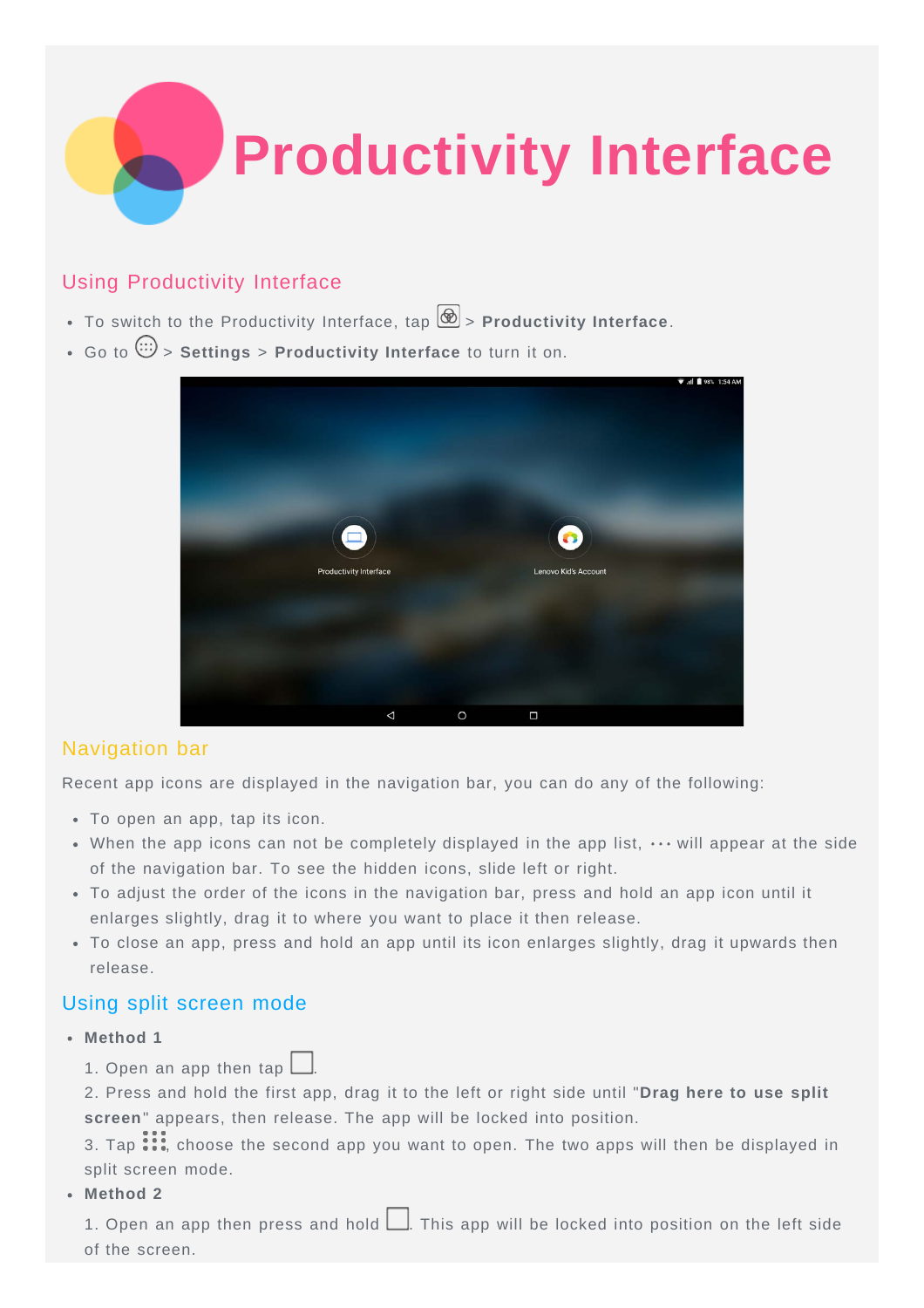2. Tap ..., choose the second app you want to open. The two apps will be displayed in split screen mode.

*Note: Not all applications support split screen mode.*



## Split screen settings

In split screen mode you can do the following:

**Replace the second app**

Tap ::: to choose another app, or tap an app icon in the navigation bar.

**Close the first app**

Press and hold the app icon in the navigation bar until it enlarges slightly, then drag it upwards and release.

**Adjust the split screen size**

Slide the  $\mathbb{T}$  in the middle of the two apps, to the left or the right.

## Exiting split screen mode

You can exit split screen mode by:

- Choosing an app that doesn't support split screen mode.
- Pressing and holding  $\mathbb{II}$  to enter full screen mode.
- Closing all apps in navigation bar.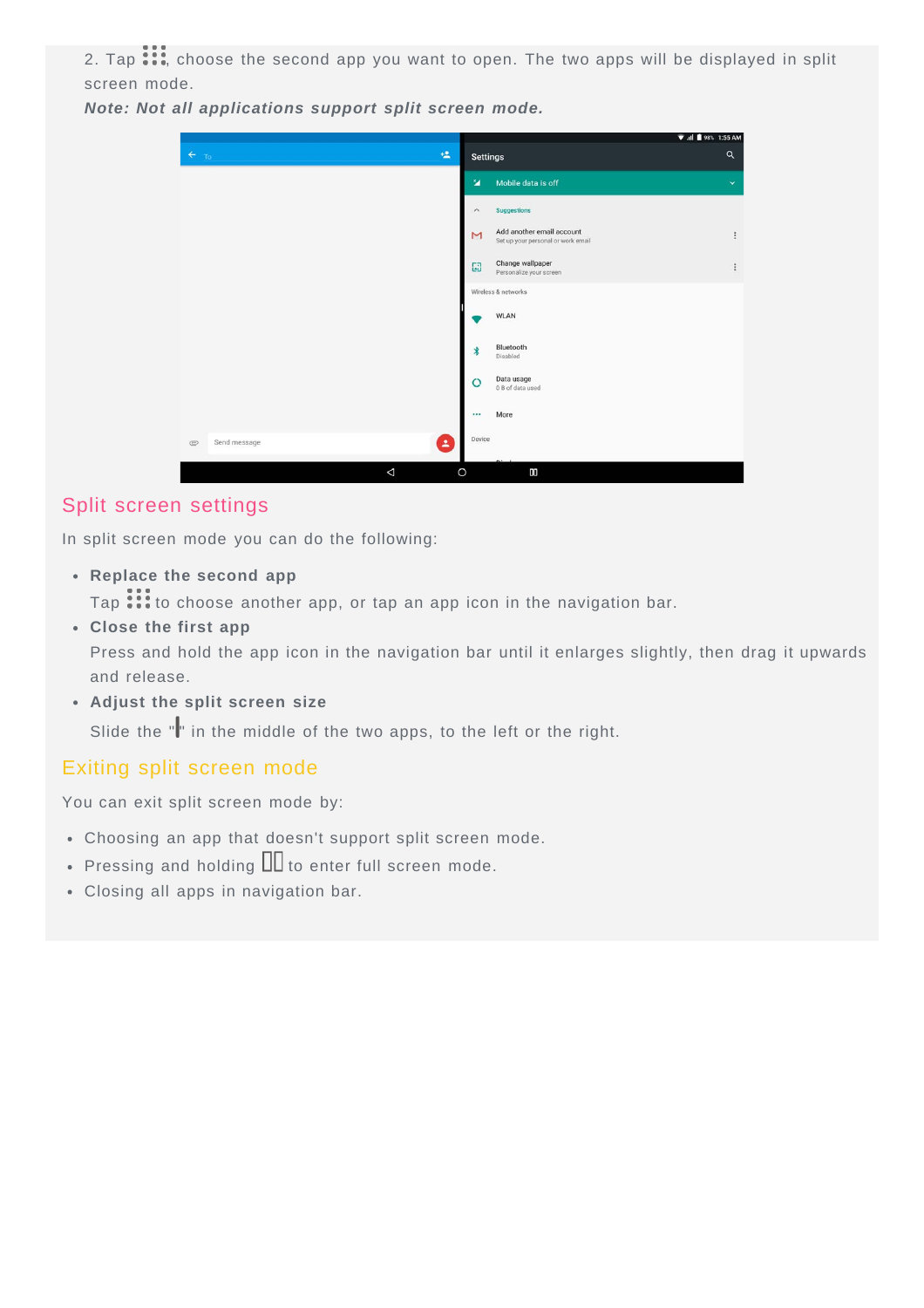

## Multi-User

There are three user types:

- **Owner:** An owner has full control over all user permissions and manages all user accounts.
- **Guest:** There is only one Guest account. A Guest has restricted access to the device. For instance, a Guest can't open **Unknown sources**.
- **New User:** There can be multiple user accounts, including standard user and child user. A standard user can manage child user accounts. In child user accounts, there are many child-friendly app available, including videos, games, music and more. Content can be managed in **Parental Control**.

## Creating new user accounts

 $Tap \nightharpoonup$  > **Settings** > Users > ADD USER to create user accounts.

- $\cdot$  Tap  $\Omega$  > CONTINUE to create a standard user account.
- Tap  $\Omega$  > CONTINUE to create a child user account. Or tap  $\circledast$  on the first home screen, then tap **Lenovo Kid's Account** to create a child user account. *Note: Before you add a child user account, you need to set up a screen lock to protect your apps and personal data.*

## Switching between user accounts

On the home screen, swipe down from the top of the screen, and then tap user photos to switch between different user accounts.



On the lock screen interface, tap and swipe up to switch to different user account.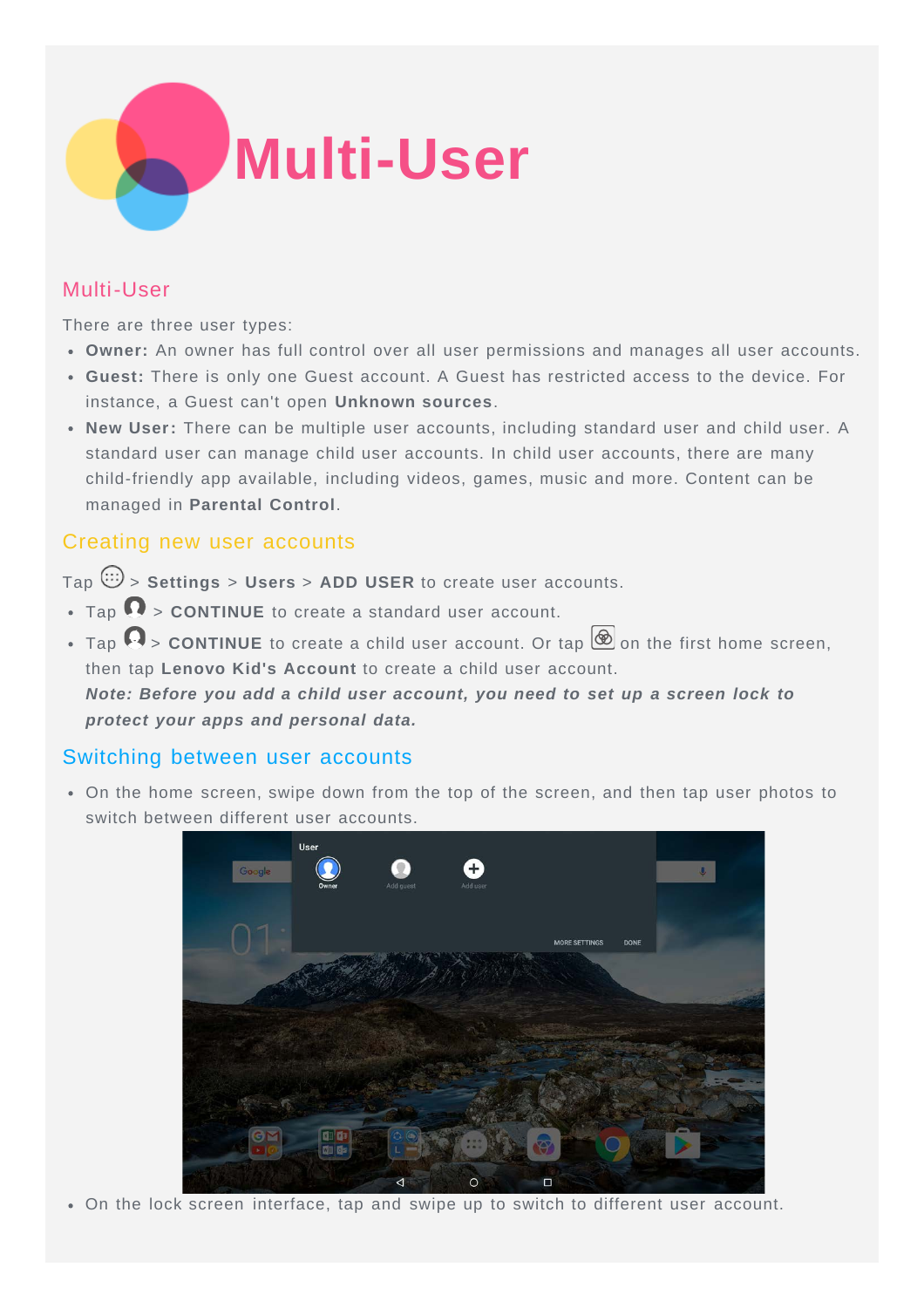## Deleting a user account

Tap  $\circled{::}$  > Settings > Users, and tap the  $\bullet$  icon located beside the account you would like to delete, then tap **DELETE USER** > **DELETE**.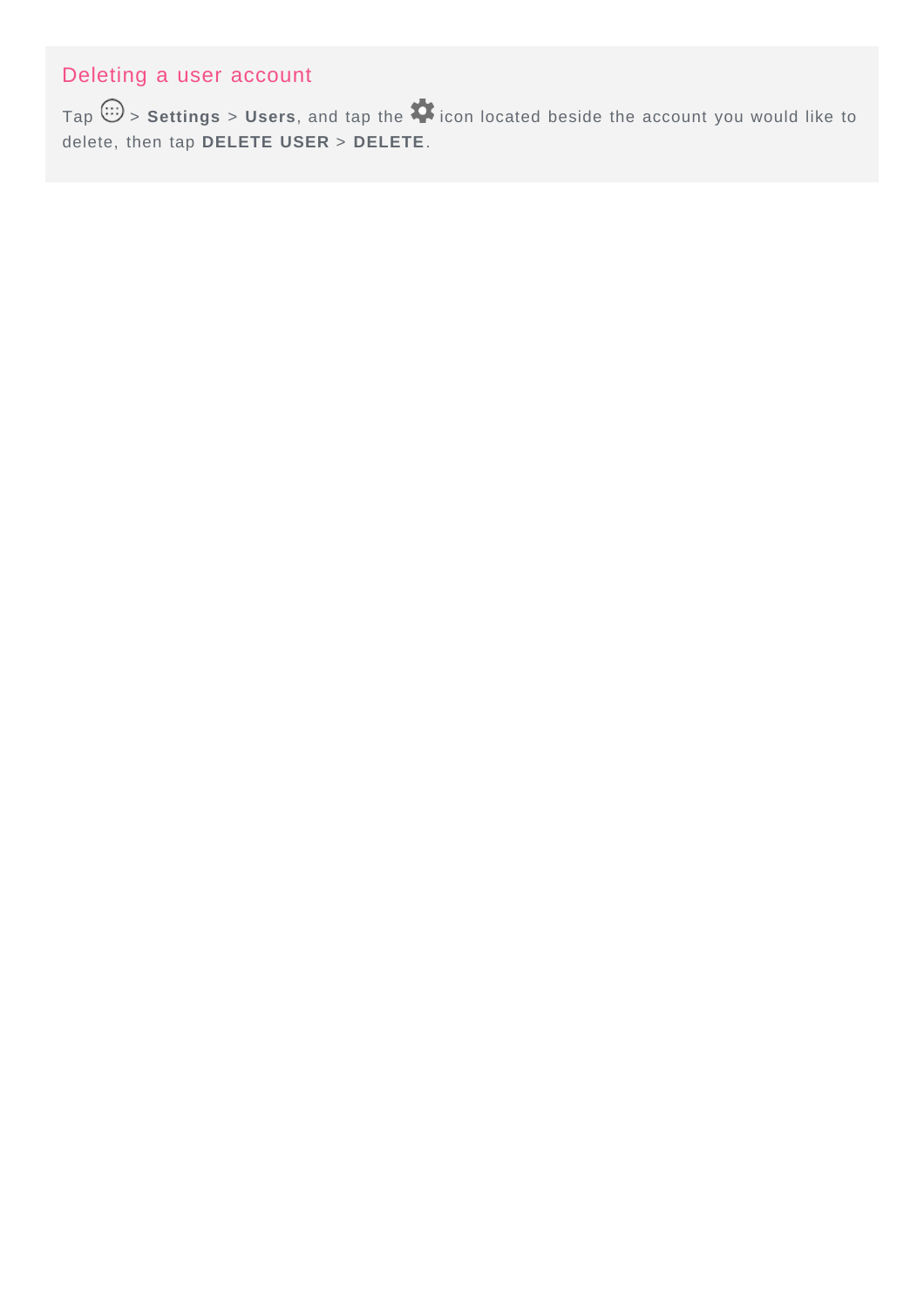

To open the Camera app, go to **Camera**.



## Taking photos and videos

You can take photos and record videos with your device's built-in camera.

- $\bullet$  Tap  $\overline{O}$  to take a photo.
- $\bullet$  Tap  $\blacksquare$  to record a video.
- Tap  $\bigcirc$  to convert to panorama mode.
- Tap  $\mathbb{C}$  /  $\oplus$  to switch between the front and the rear camera.
- . Tap HDR / HDR to enable or disable HDR.
- Tap  $\frac{-1}{1}$  to configure other camera settings.

#### Taking screenshots

Press and hold the **power** button and the **Volume down** button at the same time.

## Viewing pictures and videos

Photos and videos are stored in your device's internal storage. You can view your photos and videos by using the following methods:

- Tap the thumbnail when using the Camera app.
- Go to **Photos**.
- Go to **File Manager**.

The screenshots are stored in your device's internal storage. You can view your screenshots by using the following methods:

- Go to **Photos**.
- Go to **File Manager**.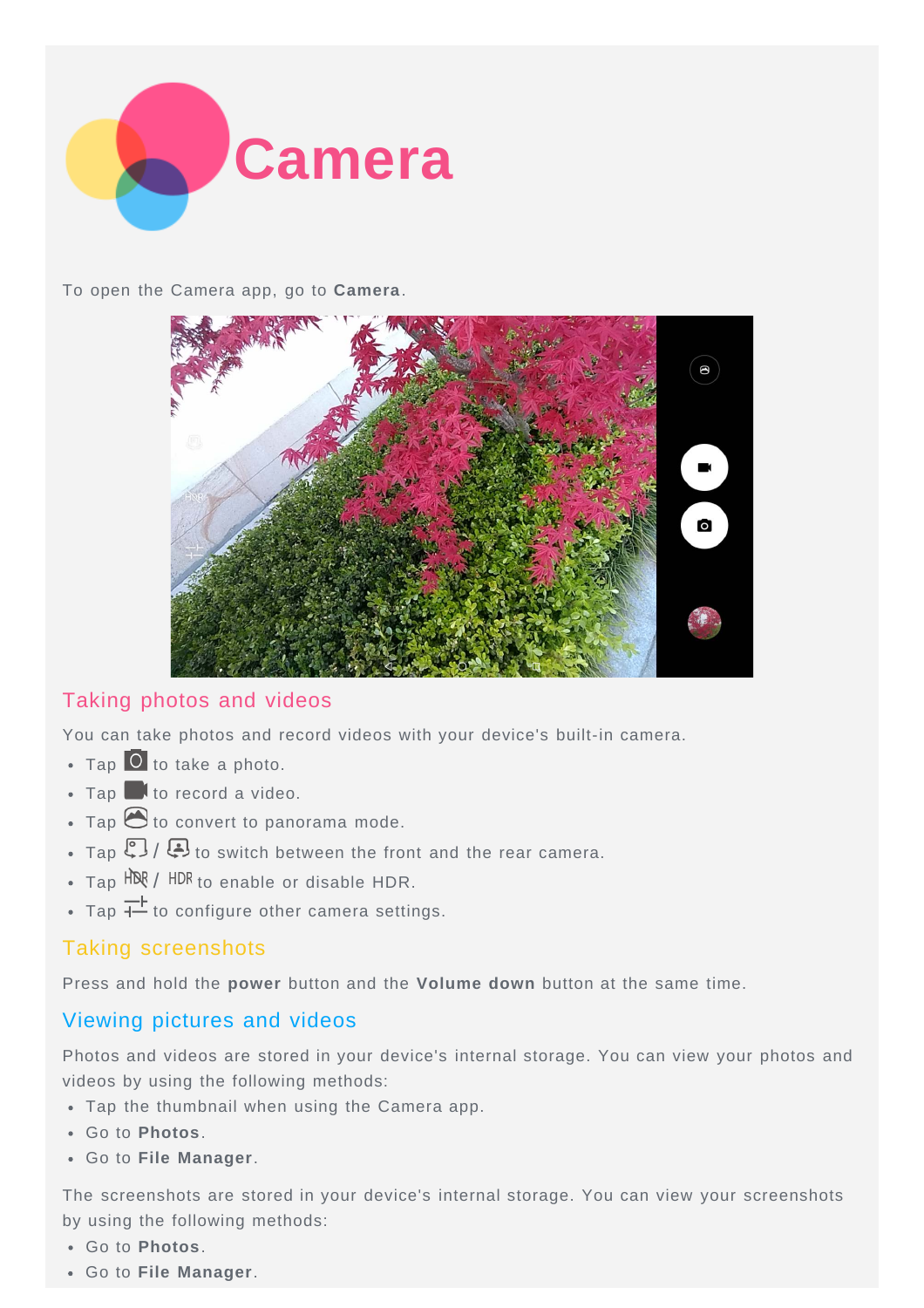

You need to set up a wireless network before connecting to the Internet.

- Set up a WLAN network.
- \*Set up a mobile network.
- Set up a VPN network.
- \*Set up a hotspot.

## Setting up a WLAN network

## $Go to \overset{(1)}{\omega} > Settinas > WLAN.$

Turn on the WLAN switch and tap a WLAN hotspot in the list to connect to the Internet. When you are connecting to a secure hotspot, you need to enter your login name and password to connect.

## \*Setting up a mobile network

## Go to  $\overline{\text{}}$  > Settings > Data usage.

*Note: You need a valid SIM card with data service. If you don't have a SIM card, contact your carrier.*

## Setting up a VPN network

VPNs are used within organizations to allow you to communicate private information securely over a non-private network. You may need to configure a VPN, for example, to access your work email. Ask the network's administrator for the settings necessary to configure a VPN for your network.

- $\cdot$  Go to  $\overset{(...)}{\omega}$  > Settings > More > VPN.
- Tap  $+$  to edit the VPN profile, including the server name, type, and the server address, and then tap **SAVE**.
- Tap the VPN server name, enter the username and password, and then tap **CONNECT** to connect to the VPN network.
- $\bullet$  Tap  $\bullet$  to edit or delete the VPN.

*Note: You need to set a lock screen pattern, PIN or password before using a VPN. Go to Settings > Security > Screen lock to select a screen lock option and set up the screen lock.*

## \*Setting up a hotspot

You can use personal hotspot to share an Internet connection with a computer or other device.

Go to  $\bigoplus$  > Settings > More > Tethering & portable hotspot and do the following:

- Turn on **Portable WLAN hotspot**.
- Tap **Set up WLAN hotspot** to configure the hotspot.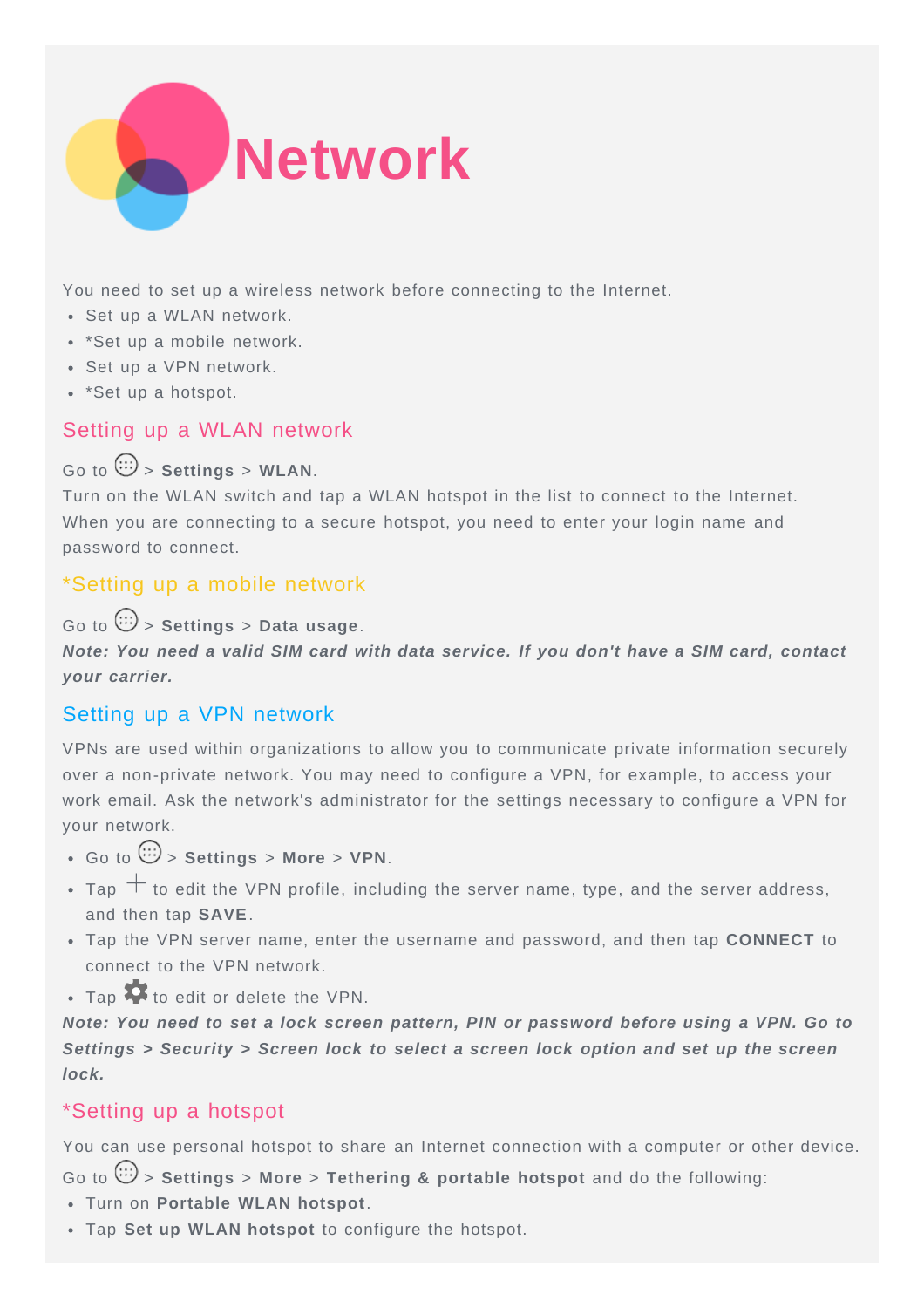You can also use **Bluetooth tethering** or **USB tethering**.

*Note: Tell your friends the Network name and password, and then they can share your mobile network.*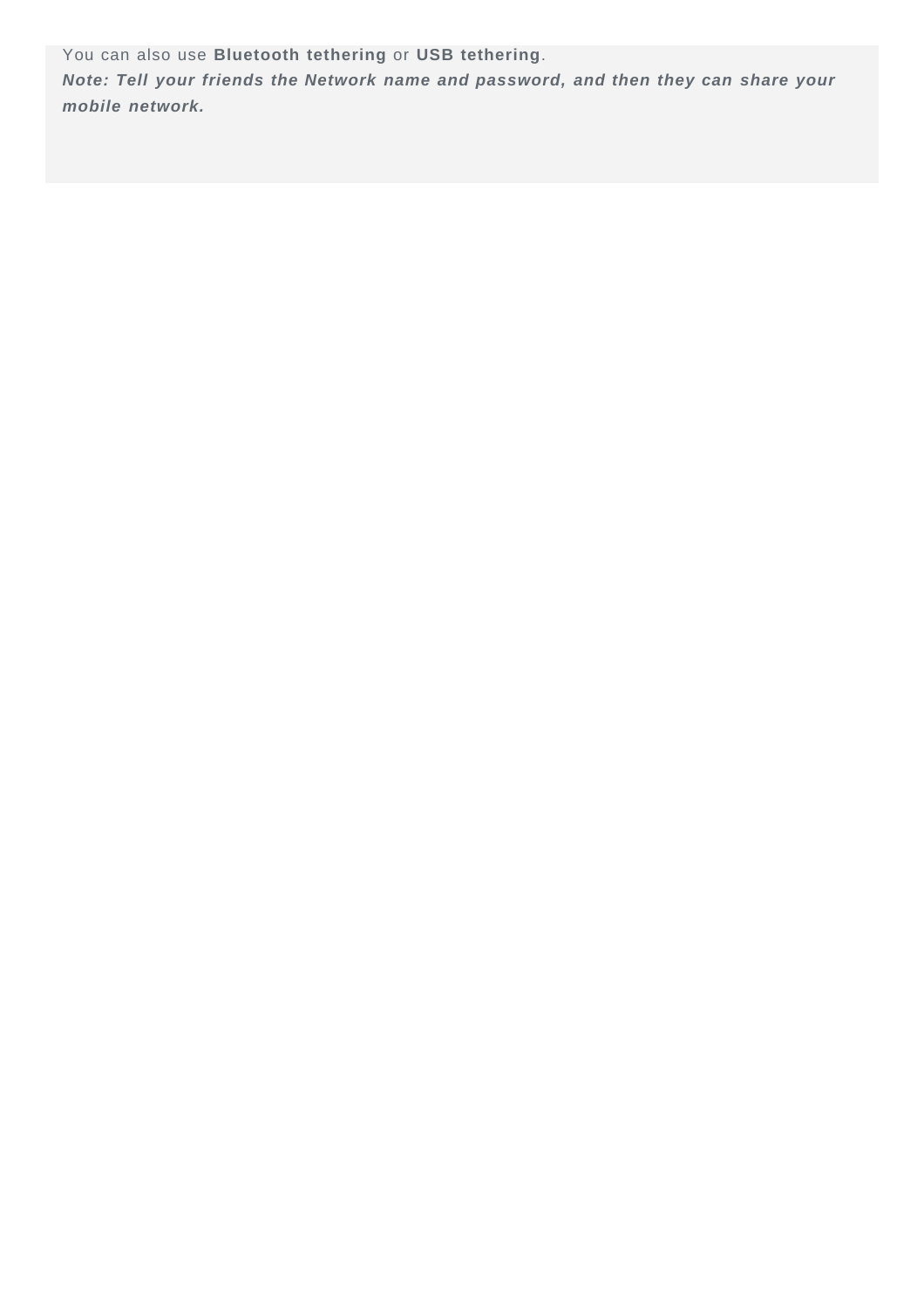

You can browse the web if your device is connected to a wireless network or a cellular network.

To open the browser app, go to **Chrome**.

| Lenovo |                                       |                                                     |                                     | Access customized support                                                                |
|--------|---------------------------------------|-----------------------------------------------------|-------------------------------------|------------------------------------------------------------------------------------------|
|        |                                       |                                                     | Welcome to Lenovo Technical Support | benefits for your product<br>Register<br>Sign in<br>or.<br><b>Service Partner Notice</b> |
|        |                                       |                                                     |                                     | Windows 10 Creators Update   Get Support                                                 |
|        |                                       | Search by product name, serial number, machine type |                                     |                                                                                          |
|        | Help me find my product/serial number |                                                     |                                     |                                                                                          |

## Visiting websites

You can use the **Chrome** app to visit websites.

**Type a web address**

You don't need to type the full web address of an "http://" website to access it. To visit "http://www.lenovo.com", simply type "www.lenovo.com" into the address bar and tap **Go**.

**Search for keywords**

You can also type keywords into the address bar to search for webpages.

You can set a search engine in  $\frac{1}{x}$  > Settings > Search engine.

**Add a new webpage**

Tap  $\div$  > **New tab** to add a new webpage tab.

Tap  $\cdot$  > **New incognito tab** to visit a website without leaving any traces of your visit.

**Close a webpage**

Tap  $\times$  to close a webpage tab.

**Refresh a webpage**

Tap  $\mathbb C$  to refresh a webpage.

 $Tap \leftarrow$  to return to the previous webpage.

Tap  $\rightarrow$  to go forward to a recent webpage.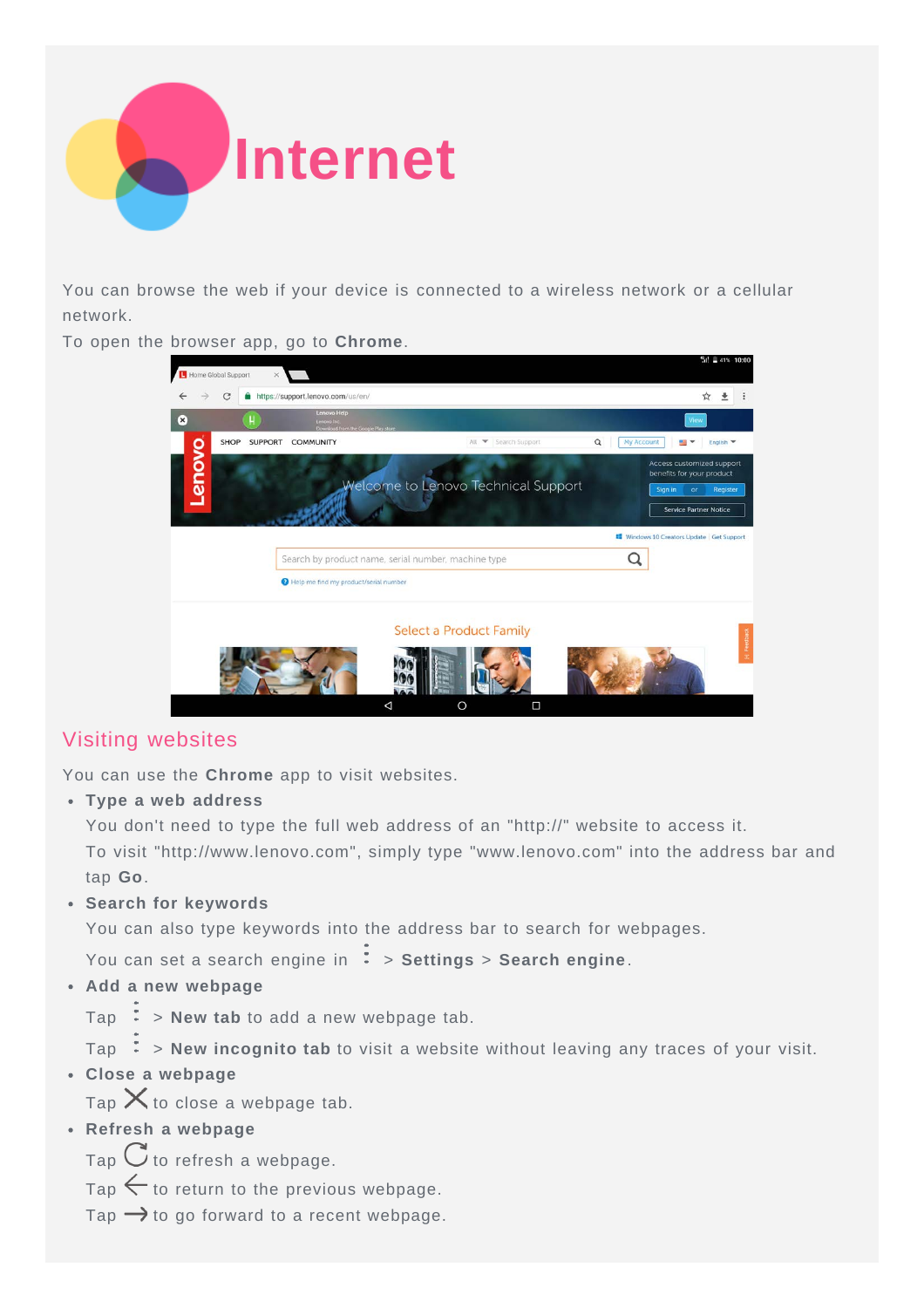## Saving webpages

You can save images and webpages in your device's internal storage.

**Save images**

Press and hold the image, then tap **Download image**.

**Bookmark webpages**

Tap  $\overleftrightarrow{X}$  to add a webpage to **Bookmarks**.

Tap  $\cdot$  > **Bookmarks** to view bookmarks.

## Setting accessibility preferences

Tap  $\frac{1}{x}$  > **Settings** > Accessibility to set the text scaling and the webpage zoom.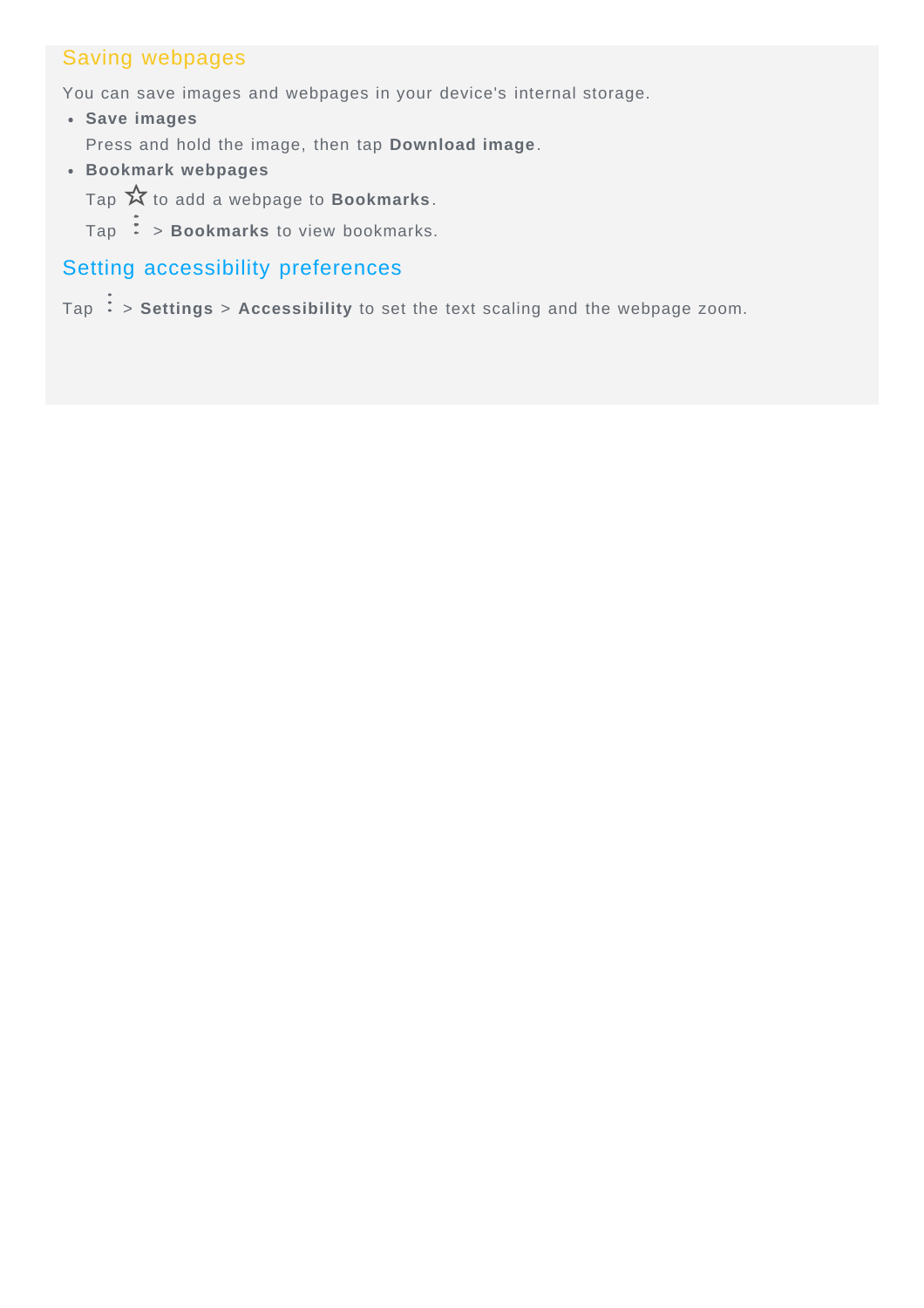

You can send and receive emails if your device is connected to a wireless network. To access the **Gmail** app, go to **Gmail**.

## Setting up a Gmail account

You can sign into Gmail if you have a Gmail account. If not, you will need to create a Gmail account, and you can also sign in email accounts provided by other company.

|                                                      | $\blacktriangledown$ all $\blacksquare$ 100% 1:41 AM |
|------------------------------------------------------|------------------------------------------------------|
| You can now add all your email addresses. Learn more |                                                      |
| Add an email address<br>$^{+}$                       |                                                      |
|                                                      |                                                      |
|                                                      |                                                      |
|                                                      |                                                      |
|                                                      |                                                      |
|                                                      |                                                      |
|                                                      |                                                      |
|                                                      |                                                      |
|                                                      |                                                      |
|                                                      |                                                      |
|                                                      |                                                      |
| TAKE ME TO GMAIL                                     |                                                      |
| $\Delta$<br>$\circ$<br>O                             |                                                      |

## Using Gmail

After setting up your Gmail account, you can use the **Gmail** app to send and receive emails.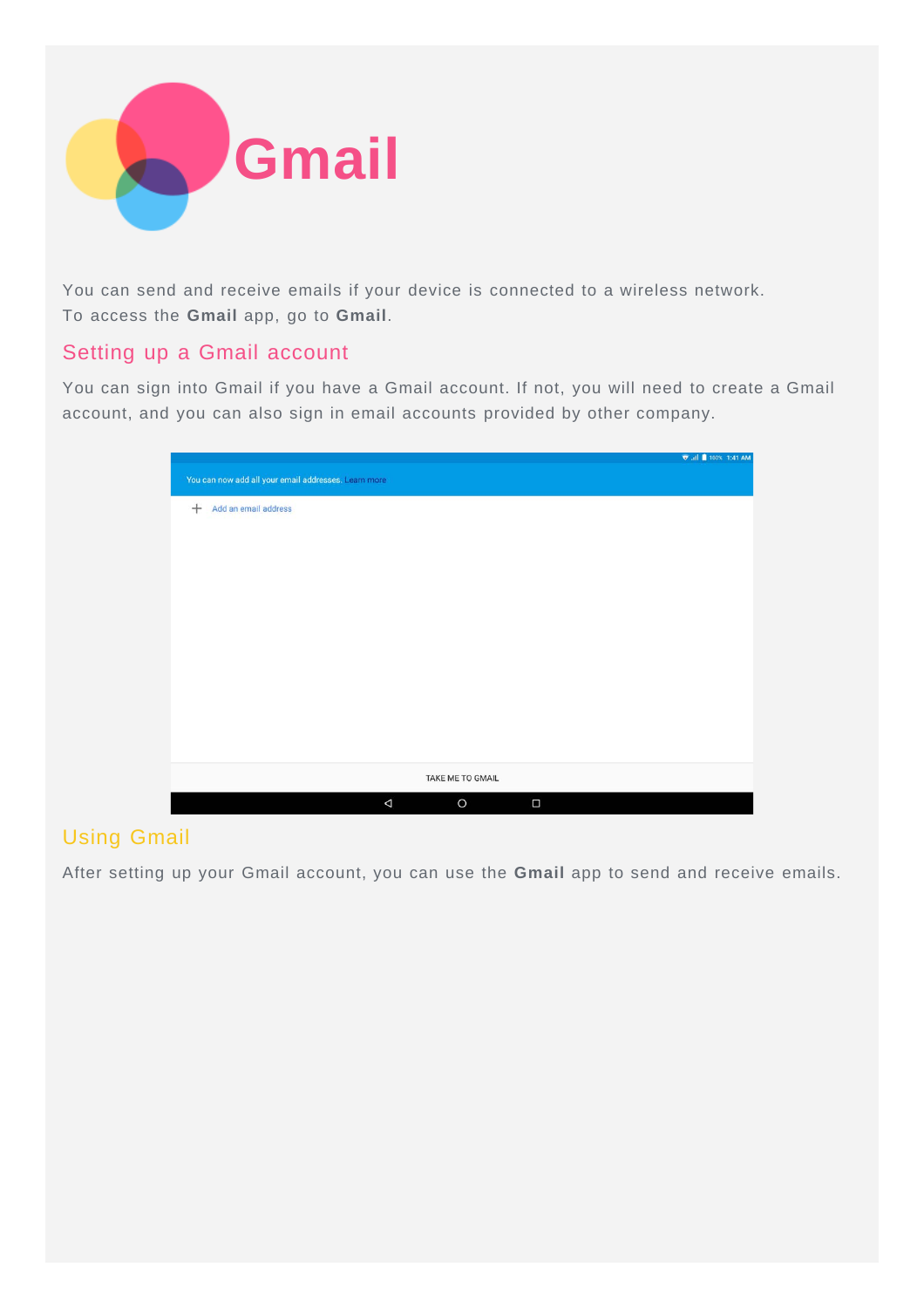

You need to select the following settings before you can use **Maps**. Go to  $\circled{::}\circ$  > Settings > Location and enable location access for Google apps.

## Finding a location

Type the address that you want to find, then press **Search**.



You can also tap  $\blacklozenge$ , then say the address you want.

## Current location

Tap  $\Phi$  to see your current location. Then tap **Explore around you** to check what is nearby.

## Planning a route

Tap **O** and type in "Your location" and "Choose destination", or just choose the starting point as "**Your location**".

Choose the travel mode: by car, by bus, or on foot.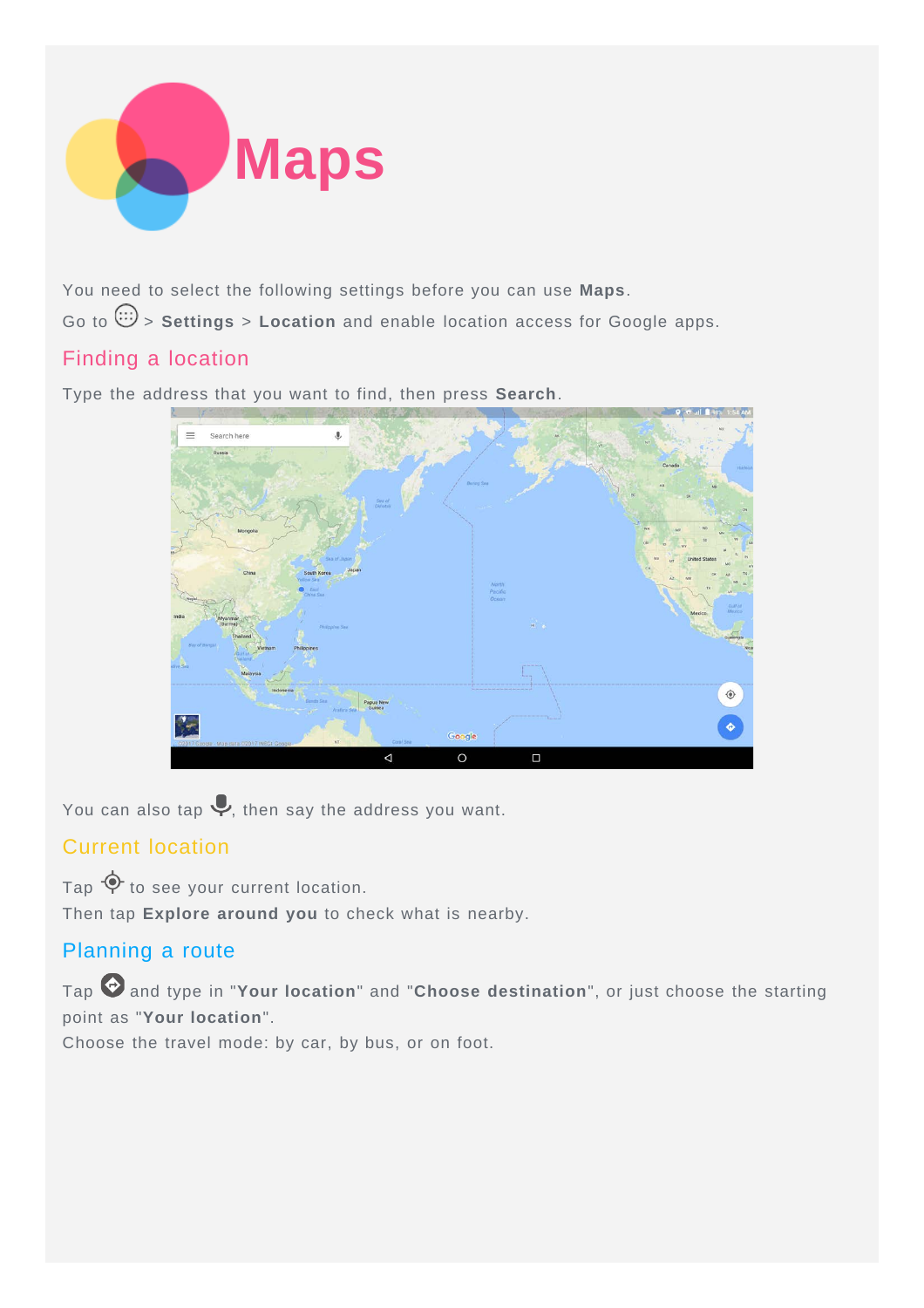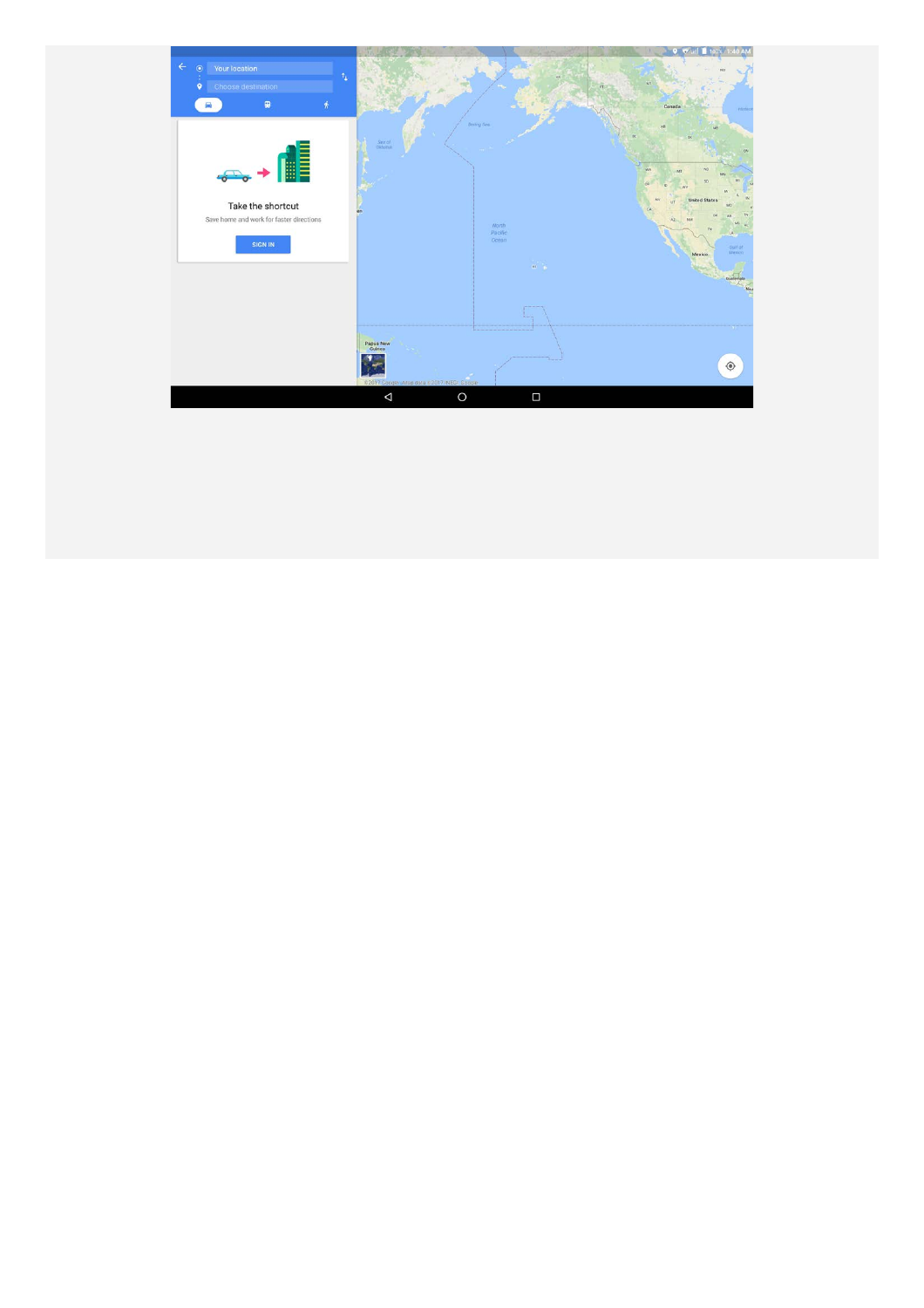

You can transfer data between your device and computer such as music, pictures, videos, documents, Android application package (APK) files, and so on.

## Connecting your device to your computer

Connect your device and computer using a USB cable.

Slide down from the top of the screen, you will see "**USB for file transfer**" in the notifications bar.

Tap **USB for file transfer** to view other options.



## Selecting the computer connection mode

You can select one of the following options:

- **Media device (MTP)**: Select this mode if you want to transfer media files such as photos, videos, and ringtones between your tablet and the computer.
- **Camera (PTP)**: Select this mode if you only want to transfer only photos and videos between your tablet and the computer.
- **Charge this device**: Select this mode if you want to charge your phone only.
- **MIDI**: Select this mode if you want MIDI-enabled apps on your device to work with MIDI software on the computer.

## Installing APKs

Follow these steps:

- Set the device to allow the installation of apps obtained from unknown sources.
- $\cdot$  Go to  $\stackrel{(...)}{\ldots}$  > Settings > Security, tap Unknown sources and tap OK.
- Copy the APK file from the computer to the device in "**Media device (MTP)**" mode.
- Open the apps category in the **File Manager**.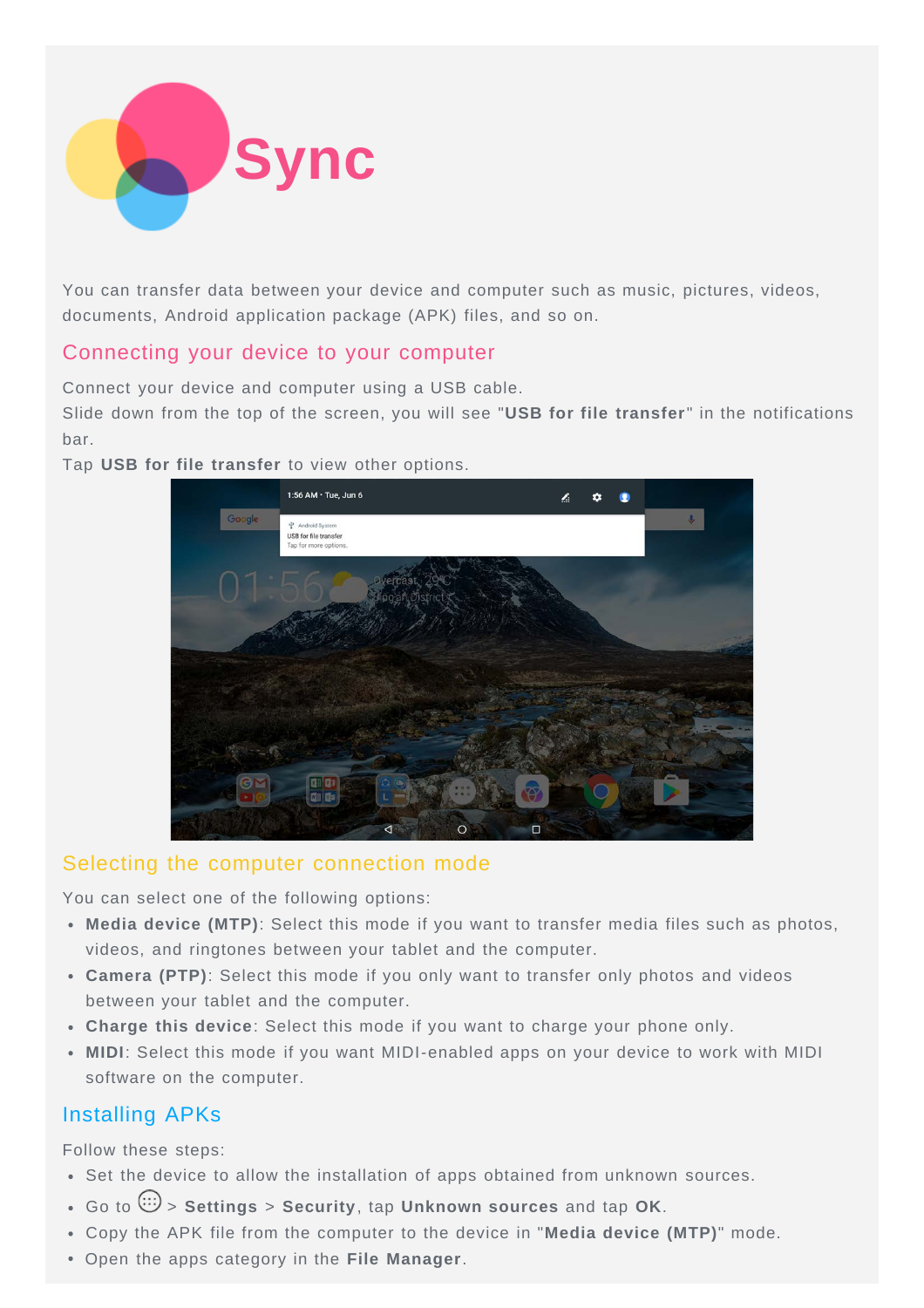

## Settings home screen

- $\cdot$  Tap  $\circled{::}$  > **Settings** to enter into settings home.
- When you are setting any other functions (except **Scheduled power on and off**) for the device, slide your finger right across the screen or tap  $\equiv$  to open the setting shortcut panel.

## Setting the language

- Go to > **Settings** > **Languages & input** > **Languages** > **Add a language**.
- Select the language that you want to add.
- Drag the added language to the first line.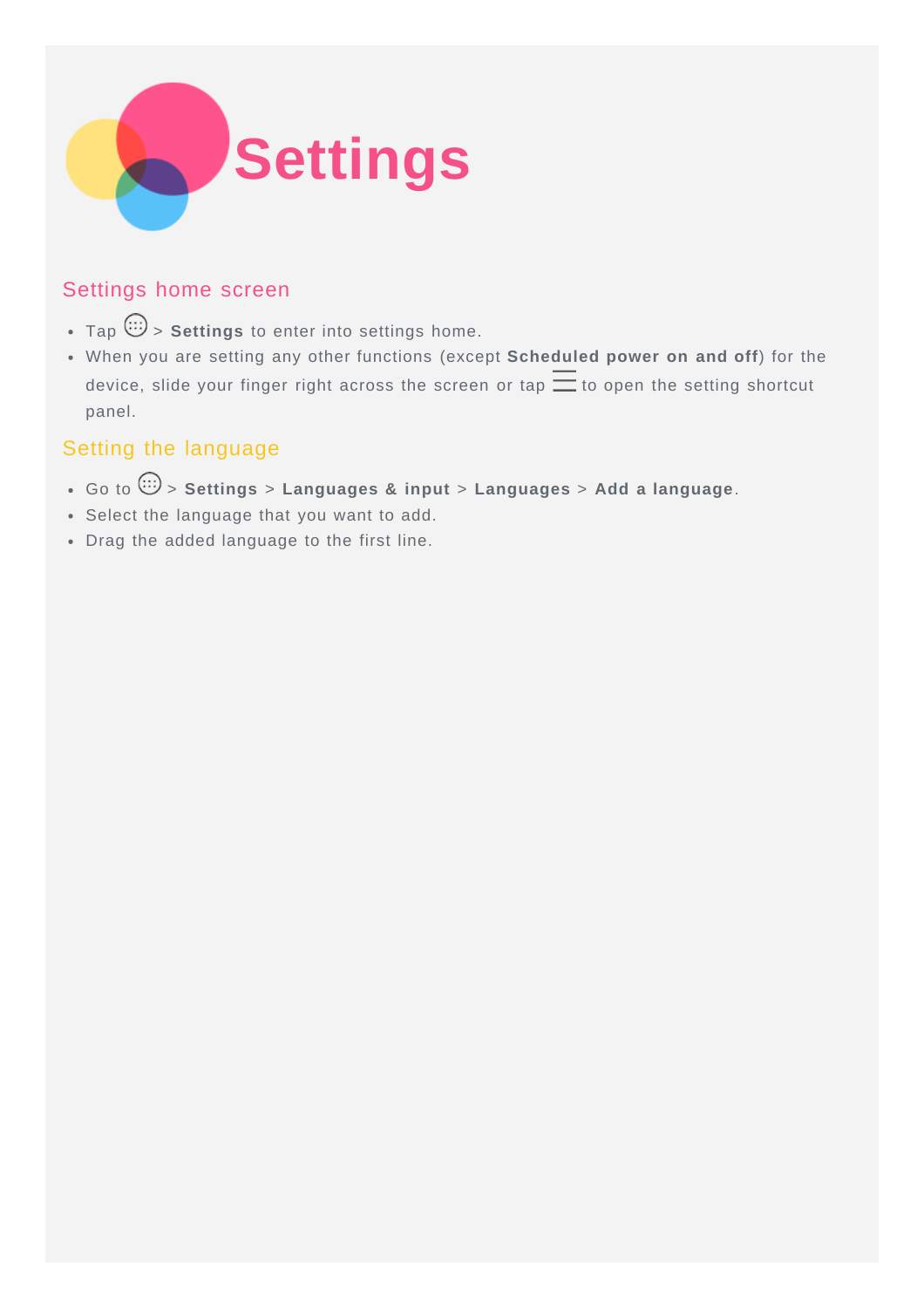

## Important safety and handling information

To avoid personal injury, property damage, or accidental damage to the product, read all of the information in this section before using the product. For additional tips to help you operate your device safely, go to http://www.lenovo.com/safety.

#### Handle your device with care

Do not drop, bend, or puncture your device; do not insert foreign objects into or place heavy objects on your device. Sensitive components inside might become damaged. Your device screen is made of glass. The glass might break if the device is dropped on a

hard surface, is subjected to a high impact, or is crushed by a heavy object. If the glass chips or cracks, do not touch the broken glass or attempt to remove it from the device. Stop using the device immediately and contact Lenovo technical support for repair, replacement, or disposal information.

When using your device, keep it away from hot or high-voltage environments, such as electrical appliances, electrical heating equipment, or electrical cooking equipment. Use your device only in the temperature range of 0°C (32°F) to 40°C (104°F) (storage -20°C (-4°F) to 60°C (140°F)) to avoid damage.

Don't expose your device to water, rain, extreme humidity, sweat or other liquids.

#### Do not disassemble or modify your device

Your device is a sealed unit. There are no end-user serviceable parts inside. All internal repairs must be done by a Lenovo-authorized repair facility or a Lenovo-authorized technician. Attempting to open or modify your device will void the warranty.

#### Built-in rechargeable battery notice

Do not attempt to replace the internal rechargeable lithium ion battery. There is risk of explosion if the battery is replaced with an incorrect type. Contact Lenovo Support for factory replacement.

#### Plastic bag notice

#### **DANGER:**

**Plastic bags can be dangerous. Keep plastic bags away from babies and children to avoid danger of suffocation.**

#### Adapter information

**Prevent your device and AC adapter from getting wet.**

Do not immerse your device in water or leave your device in a location where it can come into contact with water or other liquids.

**Use approved charging methods only.** Note: Please only use standard Lenovo power adapters. The use of third-party power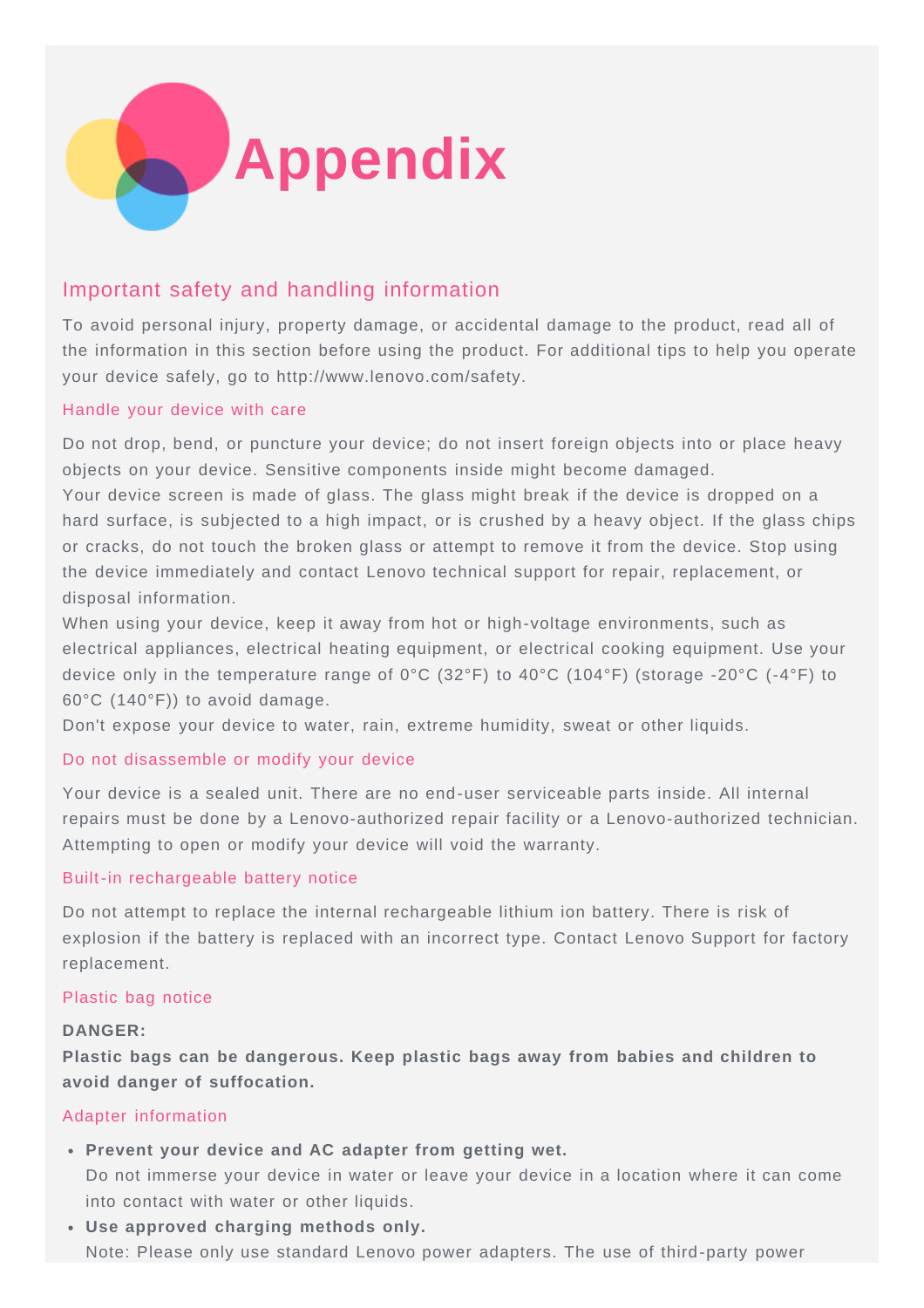adapters will affect the charging speed, resulting in abnormal charging and potential damage to the equipment.

- Connect a standard power adapter to a suitable power outlet.
- Use a standard data cable to connect the device to a PC or a device that complies with USB 2.0 or higher.

Charging devices might become warm during normal use. Ensure that you have adequate ventilation around the charging device. Unplug the charging device if any of the following occurs:

- The charging device has been exposed to rain, liquid, or excessive moisture.
- The charging device shows signs of physical damage.
- You want to clean the charging device.

#### **Warning:**

**Lenovo is not responsible for the performance or safety of products not manufactured or approved by Lenovo. Use only approved Lenovo ac adapters and batteries.**

#### Caution about high volume usage

Warning: exposure to loud noise from any source for extended periods of time may affect your hearing. The louder the sound, the less time is required before your hearing could be affected. To protect your hearing:

- Limit the amount of time you use headsets or headphones at high volume.
- Avoid turning up the volume to block out noisy surroundings.
- Turn the volume down if you can't hear people speaking near you.

If you experience hearing discomfort, including the sensation of pressure or fullness in your ears, ringing in your ears or muffled speech, you should stop listening to the device through your headset or headphones and have your hearing checked.



#### Safety instructions for parents and adult supervisors

Your mobile device is not a toy. Not recommended for children under 3 years of age to play with it. As with all electrical products, precautions should be observed during handling and using of electrical products to reduce the risk of electric shock. If parents choose to allow children 3 or older to use the device, they should caution his or her child about the potential hazard while using and handling the mobile device.

Parental should inspect the mobile device (including the ac power adapter and the small part, as applicable) periodically for damage. Routinely check this mobile device to ensure that the device is working properly and is safe for children to use.

#### Take care when using your device in a motor vehicle or on a bicycle

Always prioritize your safety and the safety of others. Follow the law. Local laws and regulations might govern how you can use mobile electronic devices, such as your device, while you drive a motor vehicle or ride a bicycle.

#### Dispose according to local laws and regulations

When your device reaches the end of its useful life, do not crush, incinerate, immerse in water, or dispose of your device in any manner contrary to local laws and regulations. Some internal parts contain substances that can explode, leak, or have an adverse environmental effects if disposed of incorrectly.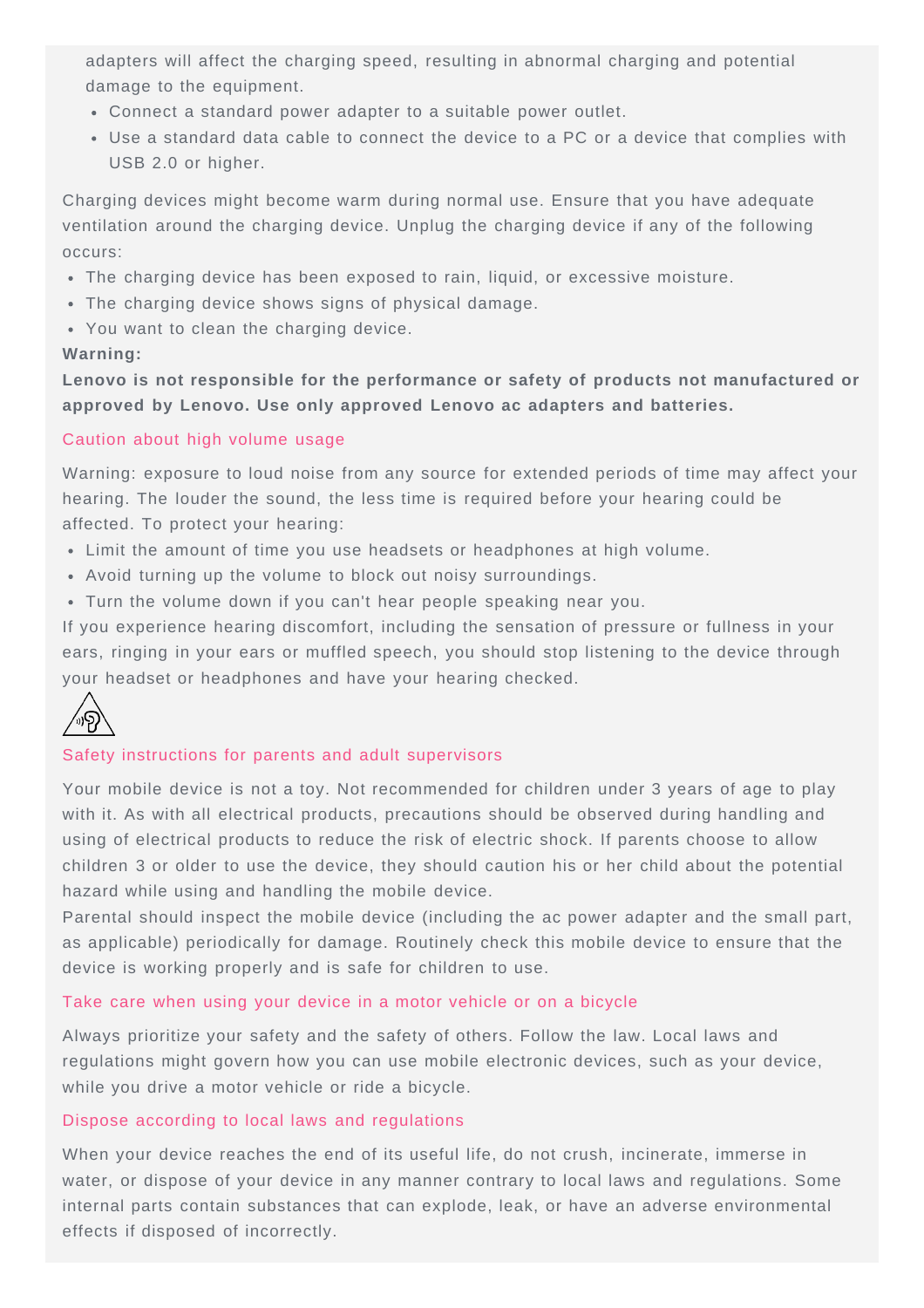See "Recycling and environmental information" for additional information.

#### Keep your device and accessories away from small children

Your device contains small parts that can be a choking hazard to small children. Additionally, the glass screen can break or crack if dropped on or thrown against a hard surface.

#### Protect your data and software

Do not delete unknown files or change the name of files or directories that were not created by you; otherwise, your device software might fail to work.

Be aware that accessing network resources can leave your device vulnerable to computer viruses, hackers, spyware, and other malicious activities that might damage your device, software, or data. It is your responsibility to ensure that you have adequate protection in the form of firewalls, antivirus software, and anti-spyware software and keep such software up to date.

Keep electrical appliances away from your device. These include electric fans, radios, highpowered speakers, air-conditioners, and microwave ovens. The strong magnetic fields generated by electrical appliances can damage the screen and the data on the device.

#### Be aware of heat generated by your device

When your device is turned on or the battery is charging, some parts might become hot. The temperature that they reach depends on the amount of system activity and the battery charge level. Extended contact with your body, even through clothing, could cause discomfort or even a skin burn. Avoid keeping your hands, your lap, or any other part of your body in contact with a hot section of the device for any extended time.

#### Electronic emission notices

#### FCC Compliance Statement

This equipment has been tested and found to comply with the limits for a Class B digital device, pursuant to Part 15 of the FCC Rules. These limits are designed to provide reasonable protection against harmful interference in a residential installation. This equipment generates, uses, and can radiate radio frequency energy and, if not installed and used in accordance with the instructions, may cause harmful interference to radio communications. However, there is no guarantee that interference will not occur in a particular installation. If this equipment does cause harmful interference to radio or television reception, which can be determined by turning the equipment off and on, the user is encouraged to try to correct the interference by one or more of the following measures:

- Reorient or relocate the receiving antenna.
- Increase the separation between the equipment and receiver.
- Connect the equipment into an outlet on a circuit different from that to which the receiver is connected.
- Consult an authorized dealer or service representative for help.

Lenovo is not responsible for any radio or television interference caused by unauthorized changes or modifications to this equipment. Unauthorized changes or modifications could void the user's authority to operate the equipment.

This device complies with Part 15 of the FCC Rules. Operation is subject to the following two conditions: (1) this device may not cause harmful interference, and (2) this device must accept any interference received, including interference that may cause undesired operation. Responsible Party: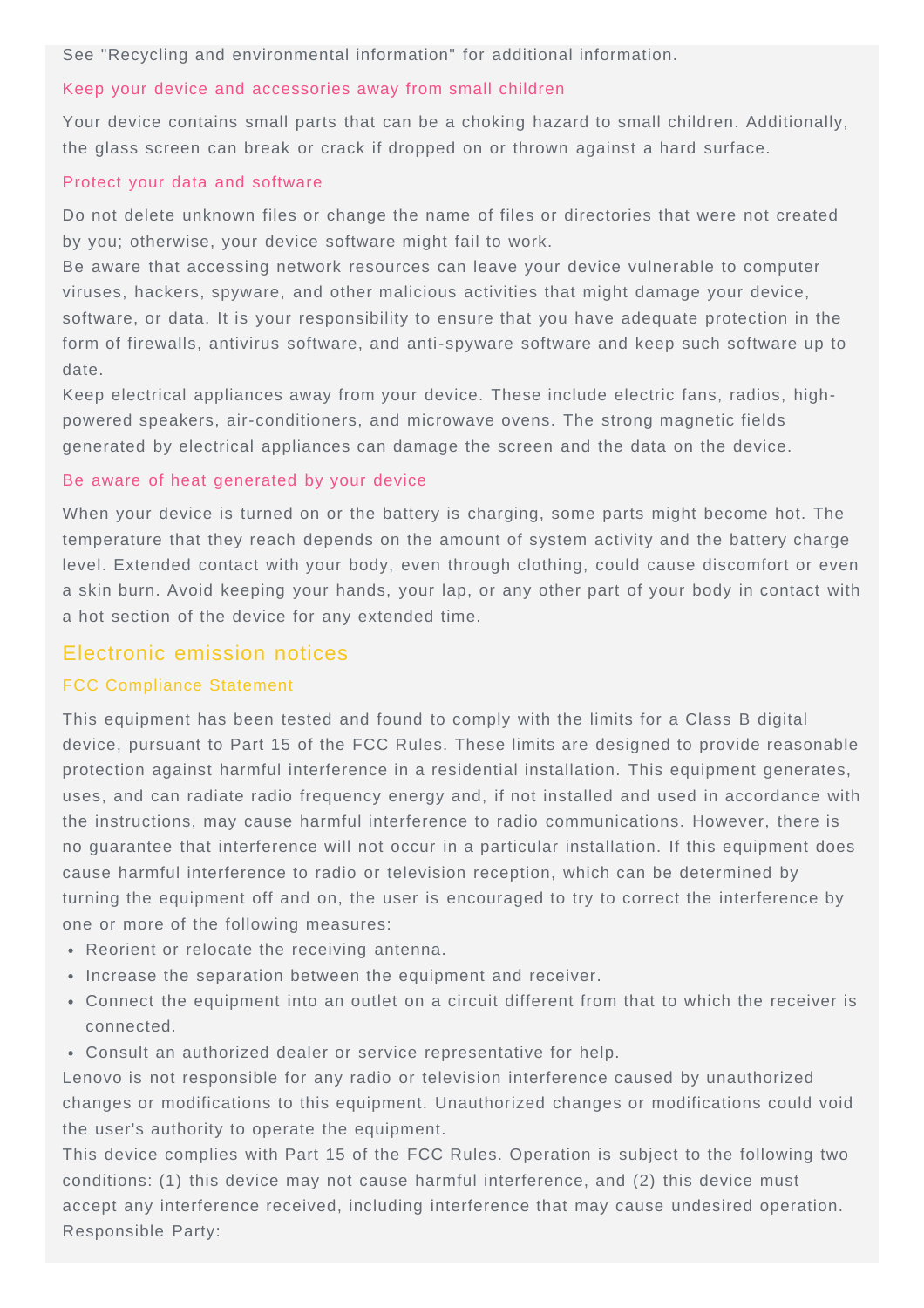Lenovo (United States) Incorporated 1009 Think Place - Building One Morrisville, NC 27560 Telephone: 1-919-294-5900



#### IC Caution

This device complies with Industry Canada license-exempt RSS standard(s). Operation is subject to the following two conditions:

(1) This device may not cause interference, and

(2) this device must accept any interference, including interference that may cause undesired operation of the device.

Le présent appareil est conforme aux CNR d'Industrie Canada applicables aux appareils radio exempts de licence. L'exploitation est autorisée aux deux conditions suivantes:

(1) l'appareil ne doit pas produire de brouillage, et

(2) l'utilisateur de l'appareil doit accepter tout brouillage radioélectrique subi, même si le brouillage est susceptible d'en compromettre le fonctionnement.

#### Japanese VCCI Class B statement

この装置は、クラスB情報技術装置です。この装置は、家庭環境で使用することを目的としています が、この装置がラジオやテレビジョン受信機に近接して使用されると、受信障害を引き起こすことが あります。 取扱説明書に従って正しい取り扱いをして下さい。VCCI-B

Japan compliance statement for products that connect to power mains rated at less than or equal to 20A per phase

日本の定格電流が 20A/相 以下の機器に対する高調波電流規制 高調波電流規格 JIS C 61000-3-2 適合品

## Environmental, recycling, and disposal information

#### General recycling statement

Lenovo encourages owners of information technology (IT) equipment to responsibly recycle their equipment when it is no longer needed. Lenovo offers a variety of programs and services to assist equipment owners in recycling their IT products. For information on recycling Lenovo products, go to http://www.lenovo.com/recycling.

#### Important battery and WEEE information



Batteries and electrical and electronic equipment marked with the symbol of a crossed-out wheeled bin may not be disposed as unsorted municipal waste. Batteries and waste of electrical and electronic equipment (WEEE) shall be treated separately using the collection framework available to customers for the return, recycling, and treatment of batteries and WEEE. When possible, remove and isolate batteries from WEEE prior to placing WEEE in the waste collection stream. Batteries are to be collected separately using the framework available for the return, recycling, and treatment of batteries and accumulators. Country-specific information is available at http://www.lenovo.com/recycling.

#### Battery recycling information for Brazil

**Declarações de Reciclagem no Brasil**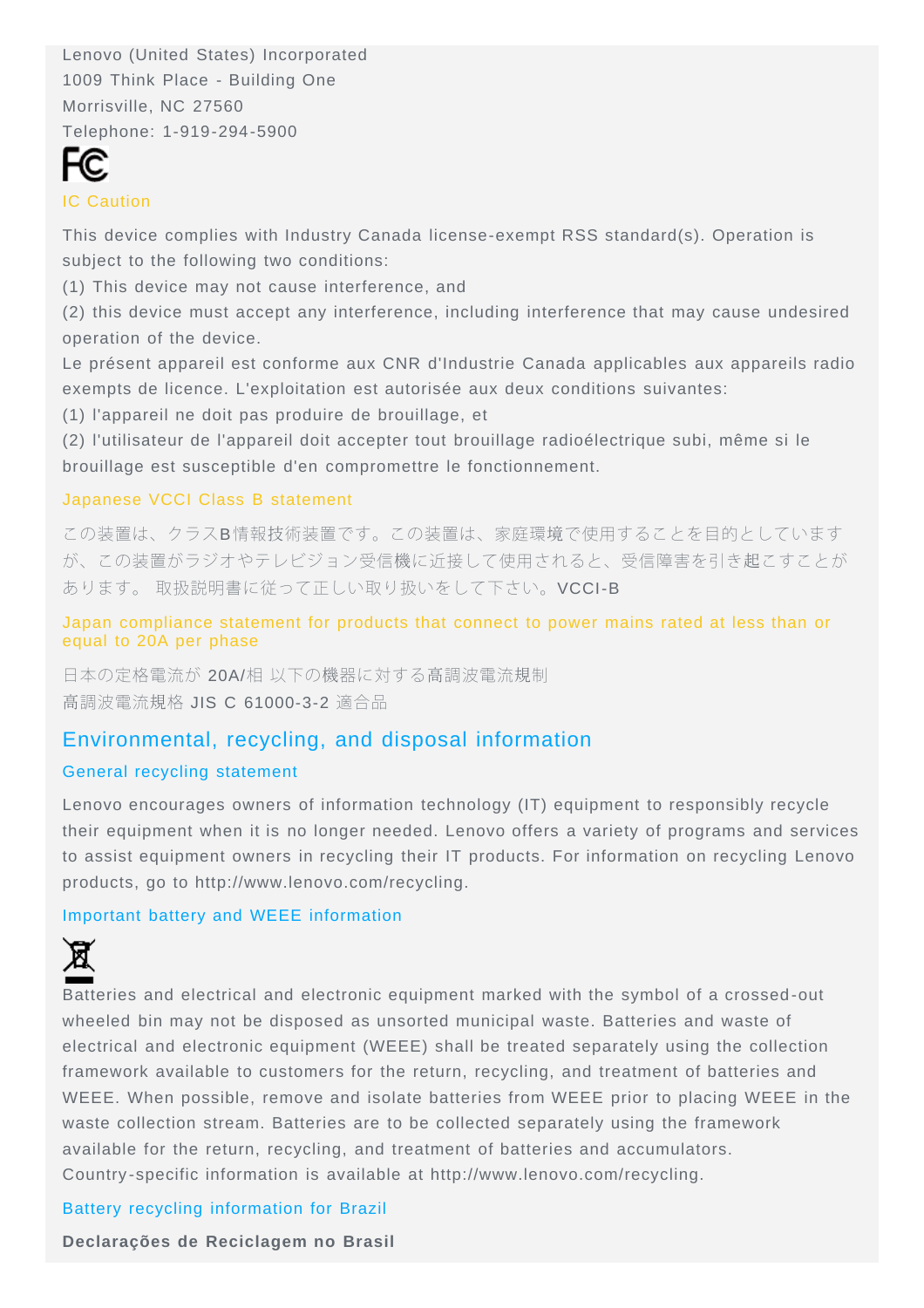Descarte de um Produto Lenovo Fora de Uso Equipamentos elétricos e eletrônicos não devem ser descartados em lixo comum, mas enviados à pontos de coleta, autorizados pelo fabricante do produto para que sejam encaminhados e processados por empresas especializadas no manuseio de resíduos industriais, devidamente certificadas pelos orgãos ambientais, de acordo com a legislação local. A Lenovo possui um canal específico para auxiliá-lo no descarte desses produtos. Caso você possua um produto Lenovo em situação de descarte, ligue para o nosso SAC ou encaminhe um e-mail para: reciclar@lenovo.com, informando o modelo, número de série e cidade, a fim de enviarmos as instruções para o correto descarte do seu produto Lenovo.

#### Recycling information for Japan

Recycling and disposal information for Japan is available at http://www.lenovo.com/recycling/japan.

#### Recycling information for India

Recycling and disposal information for India is available at http://www.lenovo.com/social\_responsibility/us/en/sustainability/ptb\_india.html.

#### Battery recycling marks

The battery recycling information of Taiwan



廢電池請回收

Battery recycling information for the United States and Canada



**US & Canada Only** • Battery recycling information for the European Union **EU** 



## ENERGY STAR model information



ENERGY STAR® is a joint program of the U.S. Environmental Protection Agency and the U.S. Department of Energy aimed at saving money and protecting the environment through energy efficient products and practices.

Lenovo is proud to offer our customers products with the ENERGY STAR qualified